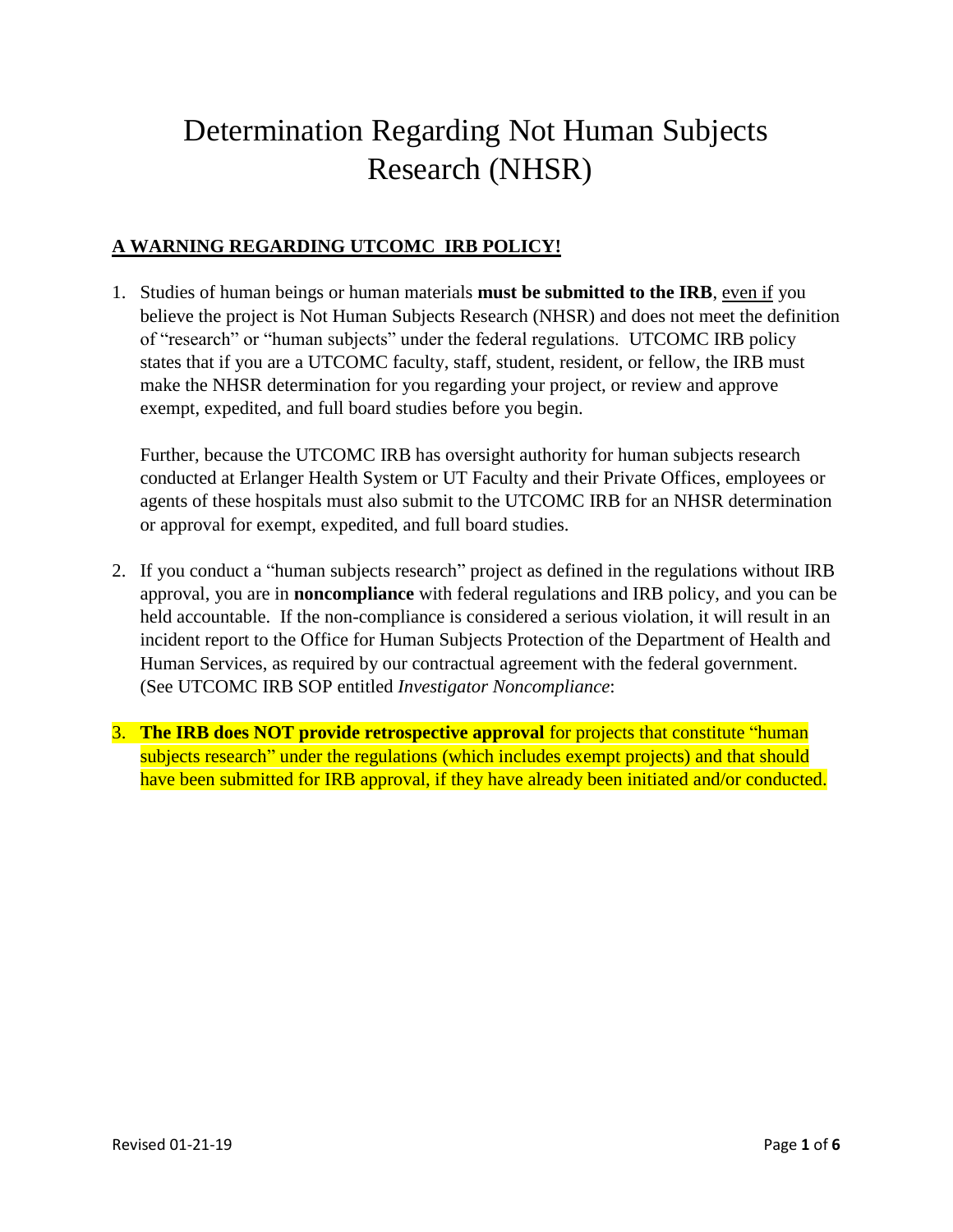# **The remainder of this document is provided so that you are better informed when you answer human subjects research questions in the electronic IRB application.**

Please note that the definitions below are taken from the revised Common Rule, effective January 21, 2019. All projects reviewed before January 21, 2019 receiving initial approval, or approval pending a satisfactory response to administrative provisos, will be approved under the previous Common Rule. Those definitions can be found at [45 CFR 46.102\(f\) and 46.102\(d\)](https://www.gpo.gov/fdsys/pkg/CFR-2016-title45-vol1/pdf/CFR-2016-title45-vol1-part46.pdf) in the DHHS regulations. For more information, see the UTCOMC IRB policy: NHSR or Exempt Status: Determination.

#### **A. The Definition of "HUMAN SUBJECT":**

#### **In the revised DHHS regulations at 45 CFR 46.102(e)(1):**

**\*Human subject** means a living individual about whom an investigator (whether professional or student) conducting research:

(1) Obtains information or biospecimens through **intervention** or **interaction** with the individual, and uses, studies, or analyzes the information or biospecimens;

**Intervention** includes both physical procedures by which data are gathered (for example, venipuncture) and manipulations of the subject or the subject's environment that are performed for research purposes.

**Interaction** includes communication or interpersonal contact between investigator and subject.

#### OR

(2) Obtains, uses analyzes, or generates **identifiable private information** or identifiable biospecimens.

**Private information** includes information about behavior that occurs in a context in which an individual can reasonably expect that no observation or recording is taking place, and information which has been provided for specific purposes by an individual and which the individual can reasonably expect will not be made public (for example, a medical record).

Private information or biospecimens must be **individually identifiable** (i.e., the identity of the subject is or may readily be ascertained by the investigator or associated with the information) in order for obtaining the information to constitute research involving human subjects.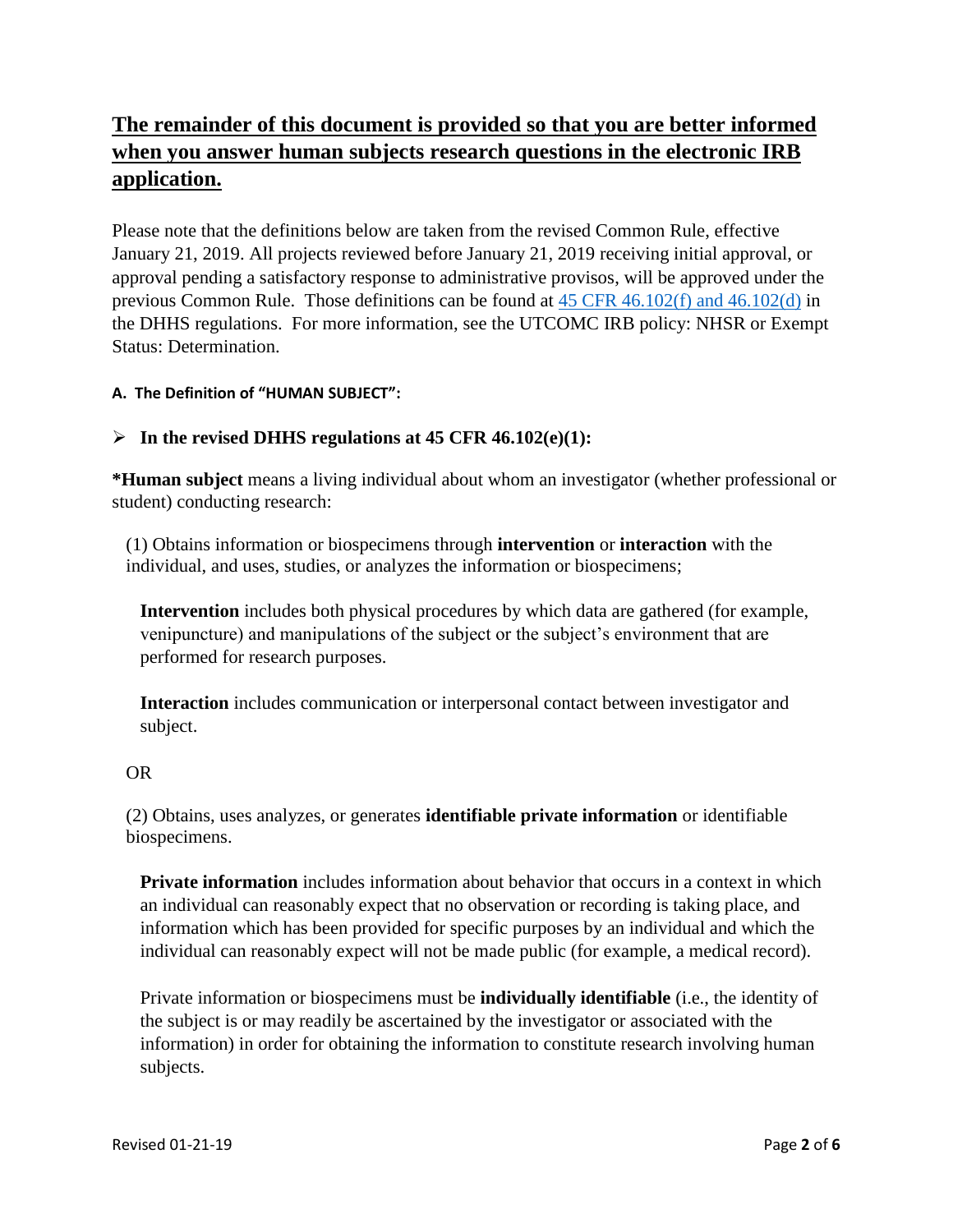#### **Notes Regarding the DHHS Definition of "HUMAN SUBJECT":**

1. "Human subject means a living individual…"

If you wish to obtain identifiable private information about deceased individuals or you wish to obtain identifiable specimens from deceased individuals, AND you wish to identify these individuals before they die, they are living individuals at the point of identification for inclusion in your project. Therefore, you should submit an application to the IRB for review and approval [note that consent may need to be obtained from the individuals (if possible) or from their legally authorized representatives].

2. In the DHHS regulatory definition, information and specimens are individually identifiable when "the identity of the subject is or may readily be ascertained by the investigator or associated with the information or biospecimens provided to the investigator."

The following two items outline information/specimens **that are** "individually identifiable" and, thus, **do not** qualify for NHSR status.

- a. The information you will view, or the specimens you will obtain, contain any of the following 16 categories of personal identifiers of individuals, or of relatives, employers or household members of such individuals:
	- (1) names;
	- (2) postal address information, other than town or city, state, and ZIP Code.
	- (3) telephone numbers;
	- (4) fax numbers;
	- (5) electronic mail addresses;
	- (6) social security numbers;
	- (7) medical record numbers;
	- (8) health plan beneficiary numbers;
	- (9) account numbers;
	- (10) certificate/license numbers;
	- (11) vehicle identifiers and serial numbers, including license plate numbers;
	- (12) device identifiers and serial numbers;
	- (13) web universal resource locators (URLs);
	- (14) internet protocol (IP) address numbers;
	- (15) biometric identifiers, including finger and voice prints; or
	- (16) full face photographic images and any comparable images.

This means that if you wish to conduct a chart review where you will not record identifiers, but you are viewing any of these 16 identifiers, you will still be conducting human subjects research.

b. The information or specimens you receive from another entity contain any of the 16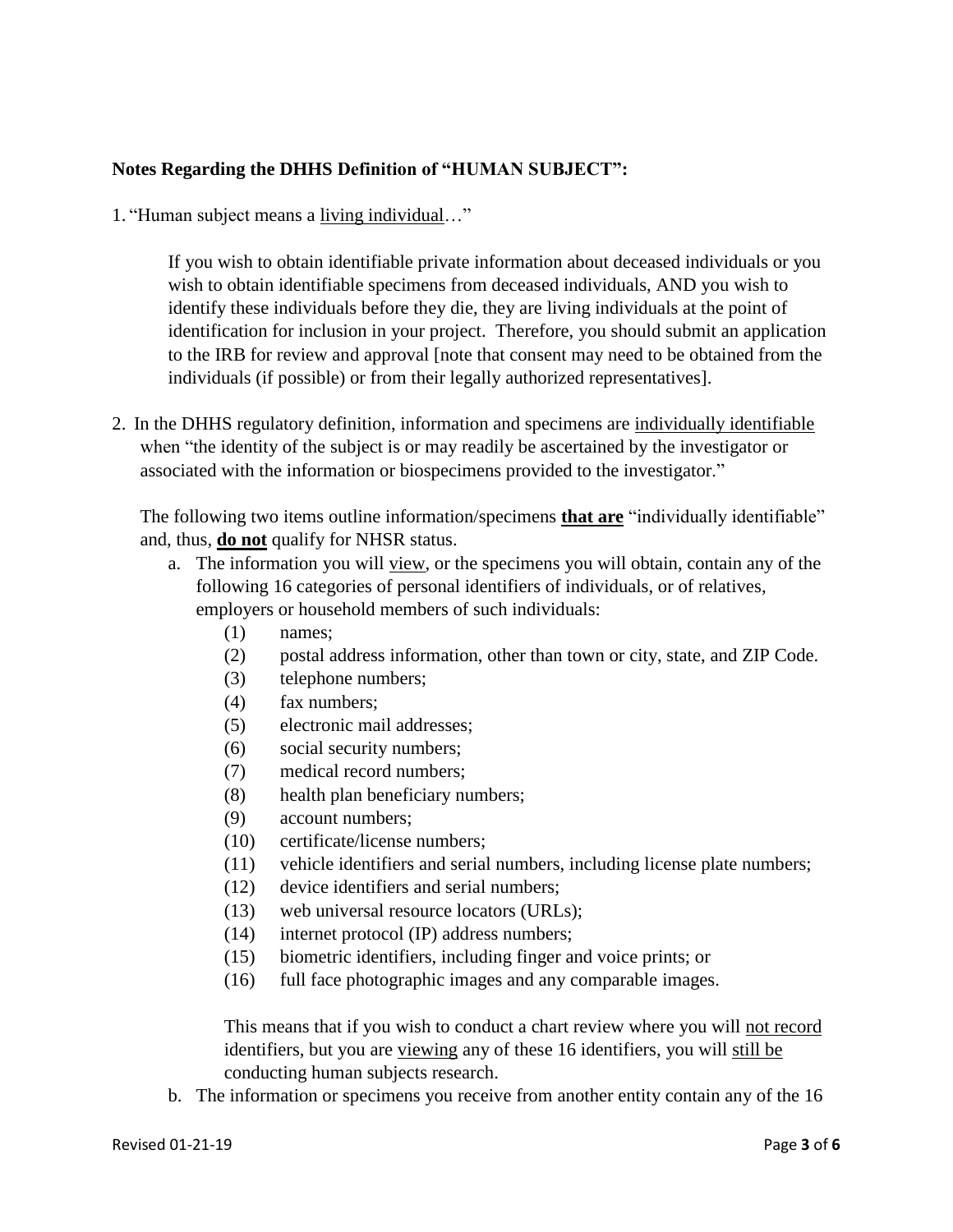categories of direct identifiers listed above and/or you have access to the master key for any coded materials.

3. If the information or specimens you wish to use were obtained from a clinical registry/ repository, or previous research study/ repository, then EVEN IF the information or specimens that you wish to use are not individually identifiable, YOU MUST CONFIRM in your IRB application that the proposed use of the data or specimens WILL NOT be used in a manner that violates the terms of the previous agreement with the patients/subjects, if such agreement/consent form exists.

#### **According to the FDA:**

#### **At 21 CFR 56.102:**

**Human subject** means an individual who is or becomes a participant in research, either as a recipient of the test article or as a control. A subject may be either a healthy individual or a patient.

#### **At 21 CFR 812.3:**

**Subject** means a human who participates in an investigation, either as an individual on whom or on whose specimen an investigational device is used or as a control. A subject may be in normal health or may have a medical condition or disease.

**With the Guidance on Informed Consent for** *In Vitro* **Diagnostic Device Studies:**

When an in vitro diagnostic medical device is being tested, both identifiable and nonidentifiable tissue specimens are considered to be human subjects.

#### **B. Definition of "RESEARCH" at 45 CFR 46.102(l):**

**Research** means a systematic investigation, including research development, testing, and evaluation, designed to develop or contribute to generalizable knowledge.

\*A **systematic investigation** typically includes the following elements:

- 1. An attempt is being made to answer a specific question (in some cases, this would involve formulation of a hypothesis).
- 2. Data or information is collected in an organized and consistent way using a recognized method.
- 3. Data or information is analyzed in some way, involving recognized quantitative or qualitative data analysis methods.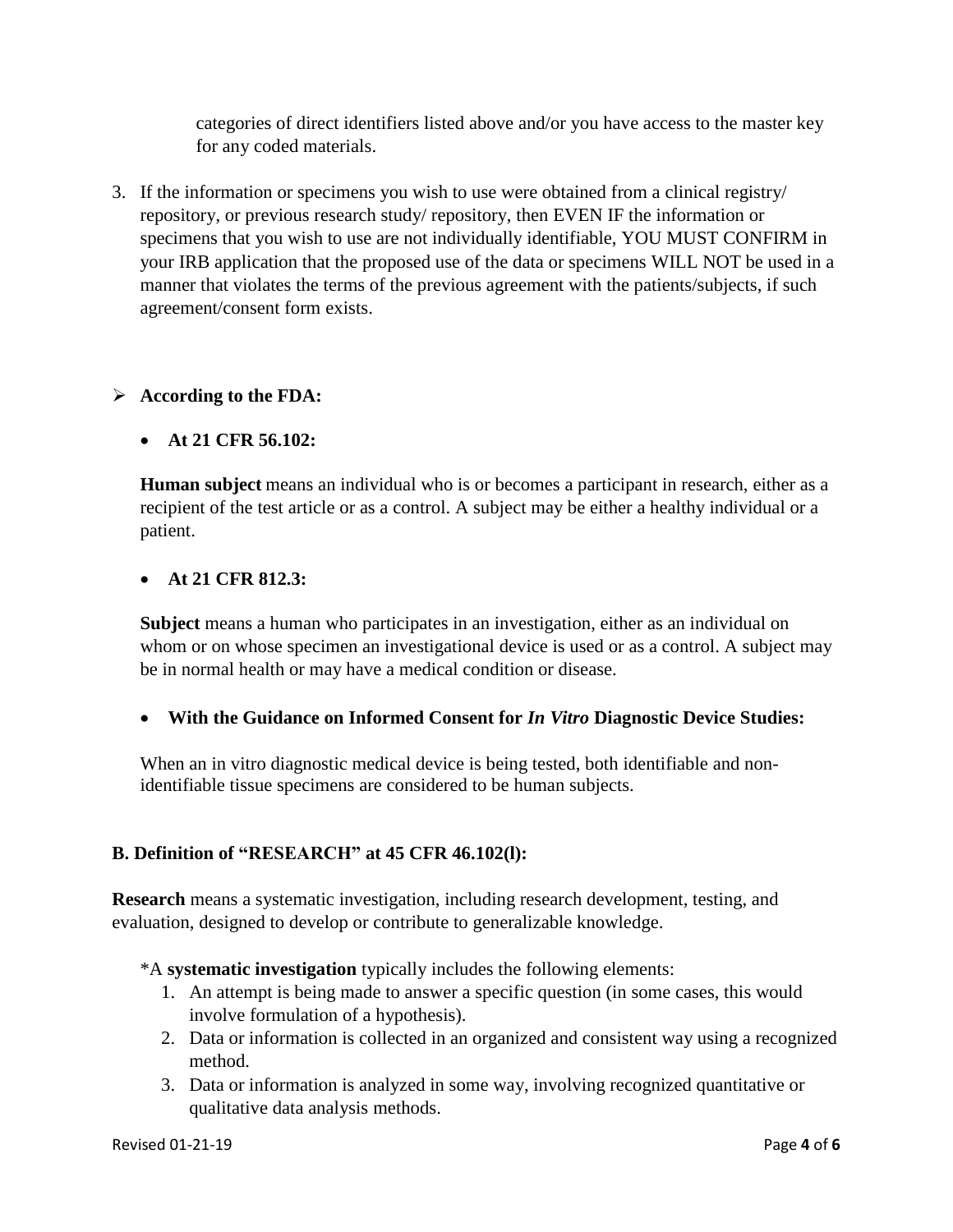4. Conclusions are drawn from the results of the analysis.

\*A systematic investigation is typically designed to develop or contribute to **generalizable knowledge** when the following conditions are satisfied:

- 1. The information generated increases an established body of knowledge or enhances an established theoretical framework.
- 2. The results are expected to apply to a larger population beyond the site of data collection or the group studied.
- 3. The research is intended to yield results that can be replicated in other settings using the same research design.

\*UTCOMC IRB's definition/interpretation

## **Notes Regarding Distinguishing "Research" from Quality Improvement/Quality Assurance Activities:**

1. It is often difficult to distinguish Quality Improvement/Quality Assurance (QI/QA) activities from "research." QI/QA activities usually involve a "systematic investigation" as described above, and therefore cannot be distinguished from "human research" based on that component of the regulatory definition.

2. Rather, federal guidance suggests that QI/QA should be distinguished from research with human subjects based on the intent of the investigation. A QI/QA activity is research only if it is intended to contribute to generalizable knowledge.

3. A plan to publish the results of an investigation, present them at a professional meeting, or include them in a grant application provides important evidence that the intent of the activity is to contribute to generalizable knowledge as described above. On the other hand, if the plan is only to present or publish solely within your organization (e.g., within all Erlanger or UT facilities/hospitals) as part of a project to educate employees and/or improve patient care, then the intent is not to develop generalizable knowledge.

4. Initially, a project may be determined to be QI/QA rather than research, because the intent is to assess and/or improve local practices according to recognized standards of care. Later, however, the PI may decide that there are interesting results that might be generalizable and of interest to a broader audience. In the latter situation, even though the original activity was determined to not involve research with human subjects, the intent has now changed. It will become a project involving research with human subjects, and a revision application should be submitted to the IRB indicating that you now want to publish or present the results professionally.

5. Due to the difficulties in drawing the distinction between QI/QA and research with human